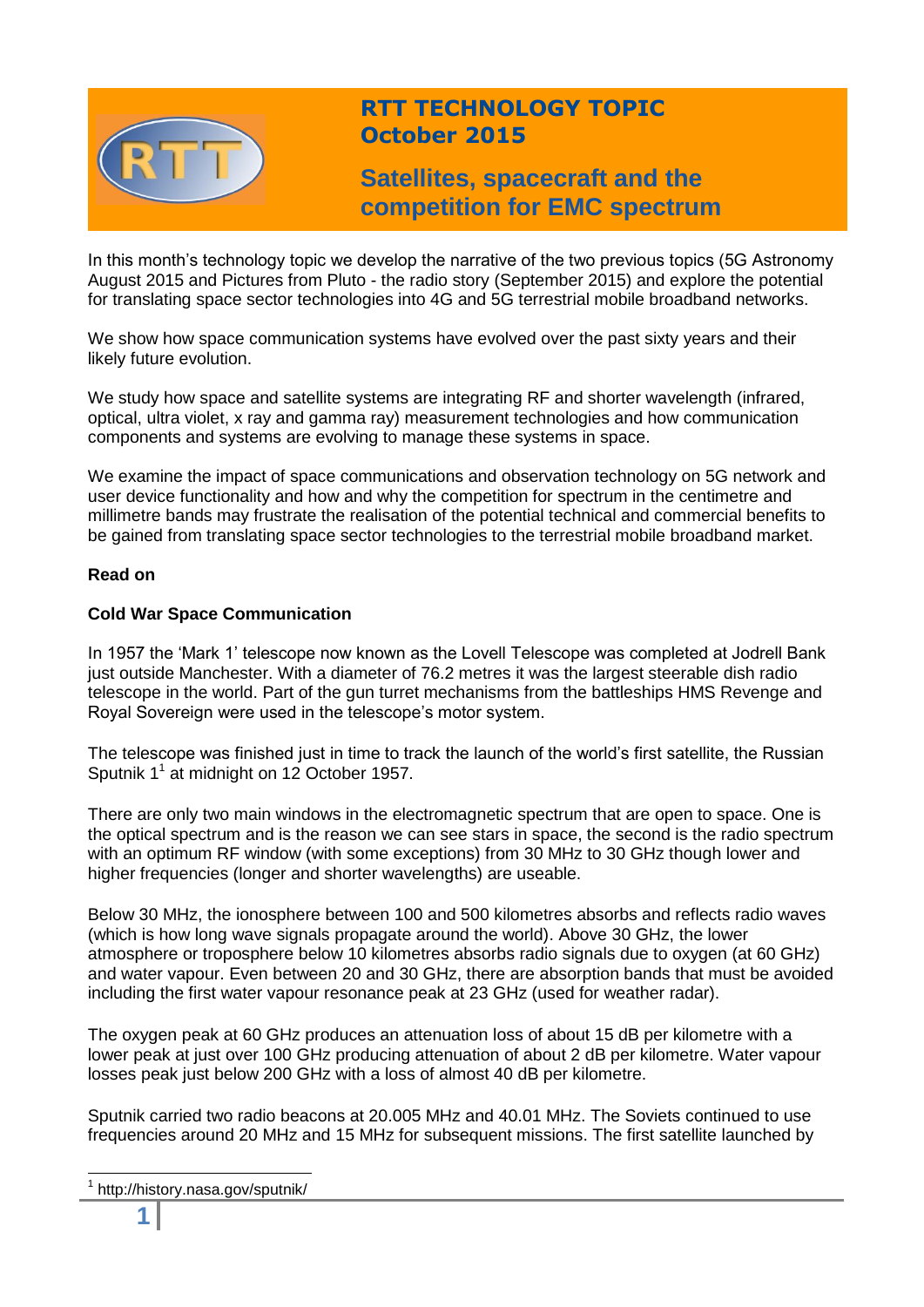the USA (Explorer 1) carried beacons on 108.00 and 108.03 MHz just above the terrestrial FM broadcast band (from 88 to 108 MHz) and just inside the civil aviation band from 108 to 136 MHz.

This frequency had been specified by an international committee for the International Geophysical Year (IGY - 1957/8) as the one to be used for all scientific satellites launched in pursuit of IGY objectives. The Soviets had chosen to ignore this recommendation and use lower frequencies.

Sputnik was the first of many space probes that the Lovell telescope could and would track including the US Pioneer 5 between 11 March and 12 June in 1960. $^2$  The telescope was used to send commands to the probe including the instruction that separated the probe from its carrier rocket.

The 43 kilogram probe set off towards Venus to explore inter planetary space and to test how far radio communications with a small (baseball sized) object could be extended.<sup>3</sup> The solar powered miniature spacecraft set a new record of 22.5 million miles before carrier wave contact was lost.

Pioneer 5 had two radio transmitters operating at 378 MHz, a low power 5 watt transmitter used when close to Earth and a 150 watt transmitter which was turned on by a command from the Lovell telescope when the probe was 8 million miles away. The signals from the probe were analysed to determine the Astronomical Unit (the average distance from the earth to the sun) used to express distances in the solar system. The cosmic ray flux density and flow of charged particles now known as the solar wind were measured to a distance of 17.7 million miles until telemetry encoding was lost. Data was collected that provided insight into magnetic fields in space. This set of instruments became the standard measurement kit for the next ten years of deep space exploration including four Pioneer spacecraft launched between 1965 and 1968.

The Lovell telescope tracked the USSR unmanned Moon lander Lunar 9 in February 1966 and Lunar 15 in 1969. A new 15 metre dish was constructed at Jodrell Bank in 1964 which was used to track the journey of Neil Armstrong and Buzz Aldrin to the Moon in Apollo 11 and their arrival on 20 July.

## **Satellites in the VHF Band**

Today the VHF satellite band is mainly between 137 and 138 MHz and is used by meteorological satellites transmitting data and low resolution images and for low data rate satellite downlinks with a matching uplink at 148 to 150 MHz.<sup>4</sup> Russian manned spacecraft have historically used 121.5 MHz FM for voice communication and 143.625 MHz and 166 MHz.

144 to 146 MHz is used for amateur satellites mainly in the upper half of the band between 145 and 146 MHz. 149.95 to 150.05 MHz is used by satellites providing positioning, timing and frequency services for ionospheric research. Before GPS, this band was used by large constellations of US and Russian satellites to provide positioning for ships using the Doppler Effect. Many of these satellites also transmitted a signal at 400 MHz.

The 240 to 270 MHz band is used for military satellite communication and lies within the 225-380 MHz pass band for military aviation.

#### **Post war VLF terrestrial positioning systems**

VHF positioning systems were the last of an era of post second war navigation systems which included very long wave systems which could be and continue to be used by submarines to get a positioning fix and to communicate without surfacing. These systems are affected by complex very

<sup>2</sup> http://nssdc.gsfc.nasa.gov/nmc/spacecraftDisplay.do?id=1960-001A

<sup>3</sup> <http://epizodsspace.airbase.ru/bibl/spaceflight/2005-5/pio5.html>

<sup>4</sup> http://www.orbcomm.com/networks/satellite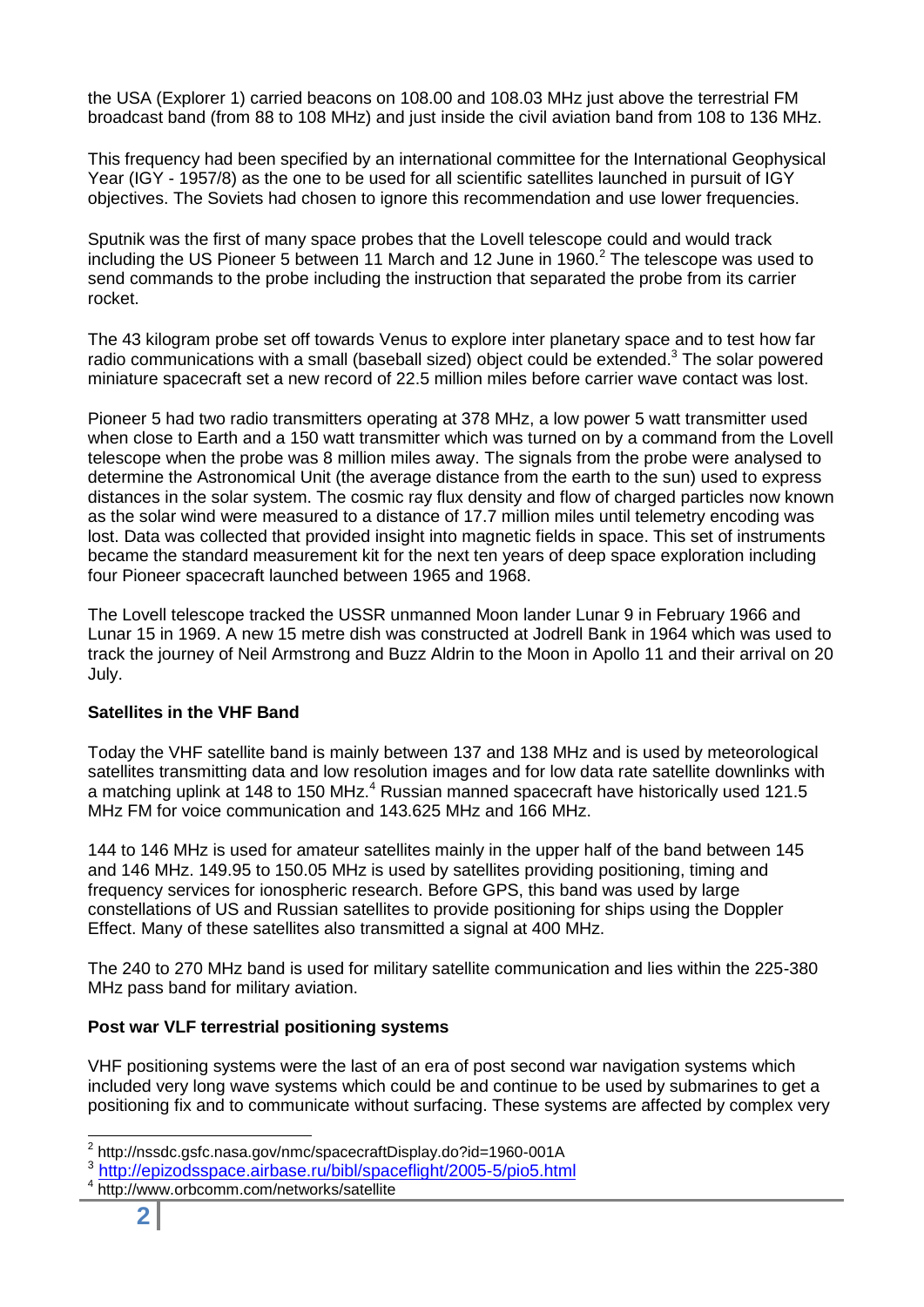long wave propagation effects determined by the varying height of the ionosphere over 24 hours and location and seasonal fluctuations and electromagnetic storms.

Long wave systems included the Decca Navigator System operated between 1946 and 2001 and using five low frequency bands, 70.087–70.583, 84.105–85.900, 112.140–114.533 KHz.

Loran A, B and C was a similar land based location system extending about 1000 kilometres to sea. Most signals were transmitted on 1950 or 1850 kHz, though 1900 and 1750 with a 100 KHz option to provide better sea and land coverage.

DECCA and Loran had significant limitations. BOAC pilots flying across the Atlantic in the first generation of passenger jets in the 1950's would do a star and or sun sextant fix mid-way across to get an additional location fix. We take today's L band positioning systems very much for granted.

But we digress- back to satellite frequency allocations and the UHF band.

#### **Satellites in the UHF Band**

The 399.9-403 MHz band includes timing and frequency standards, navigation and positioning. The band has also been used for two way radio. Radiocomm 2000 handsets are now a collector's item<sup>5</sup>

432-438 MHz is an amateur satellite and earth resources satellite band.

460 to 470 MHz supports meteorological and environmental satellites including uplink frequencies for remote environmental sensors. It overlaps with the downlink of Band 31 LTE<sup>6</sup> being deployed in Brazil for rural broadband and the focus for some vendor interest groups developing LTE sparse network service propositions.<sup>7</sup>

#### **LTE Band 31**

| <b>Band</b> | Name | Uplink |       | <b>Downlink</b> |       | <b>Bandwidth</b> | <b>Duplex</b><br>spacing | Guard<br>band | Area        |
|-------------|------|--------|-------|-----------------|-------|------------------|--------------------------|---------------|-------------|
|             | MHz  |        |       |                 |       | <b>MHz</b>       |                          |               |             |
| 31          | 450  | 452.5  | 457.5 | 462.5           | 467.5 | $5 + 5$          | 10                       |               | <b>CALA</b> |

The Russian International Space Station (ISS) uses 628-632 MHz.

#### **Satellites in L Band**

This includes GNSS and MSS satellites for example Iridium and Inmarsat <sup>8</sup> 1.67 to 1.71 GHz is one of the primary bands for high resolution meteorological satellite downlinks of data and imagery.

Terrestrial broadcasting has bandwidth allocated at 1.4 GHz.

#### **Satellites in S Band**

2.025 to 2.3 GHz includes the Unified S Band (USB) which has been used by many spacecraft,

 5 http://www.mobilophiles.com/pages/Le\_MATRACOM\_2000\_Un\_Matra\_Nokia\_Radiomobiles\_ER\_2402- 8362360.html

<sup>6</sup> [https://itunews.itu.int/en/4618-LTE-450MHz-technology-for-broadband-services-in-rural-and-remote-areas-](https://itunews.itu.int/en/4618-LTE-450MHz-technology-for-broadband-services-in-rural-and-remote-areas-BR-Case-study-of-Brazil.note.aspx)[BR-Case-study-of-Brazil.note.aspx](https://itunews.itu.int/en/4618-LTE-450MHz-technology-for-broadband-services-in-rural-and-remote-areas-BR-Case-study-of-Brazil.note.aspx)

<sup>7</sup> <http://450alliance.org/> 8

http://www.rttonline.com/tt/TT2007\_007.pdf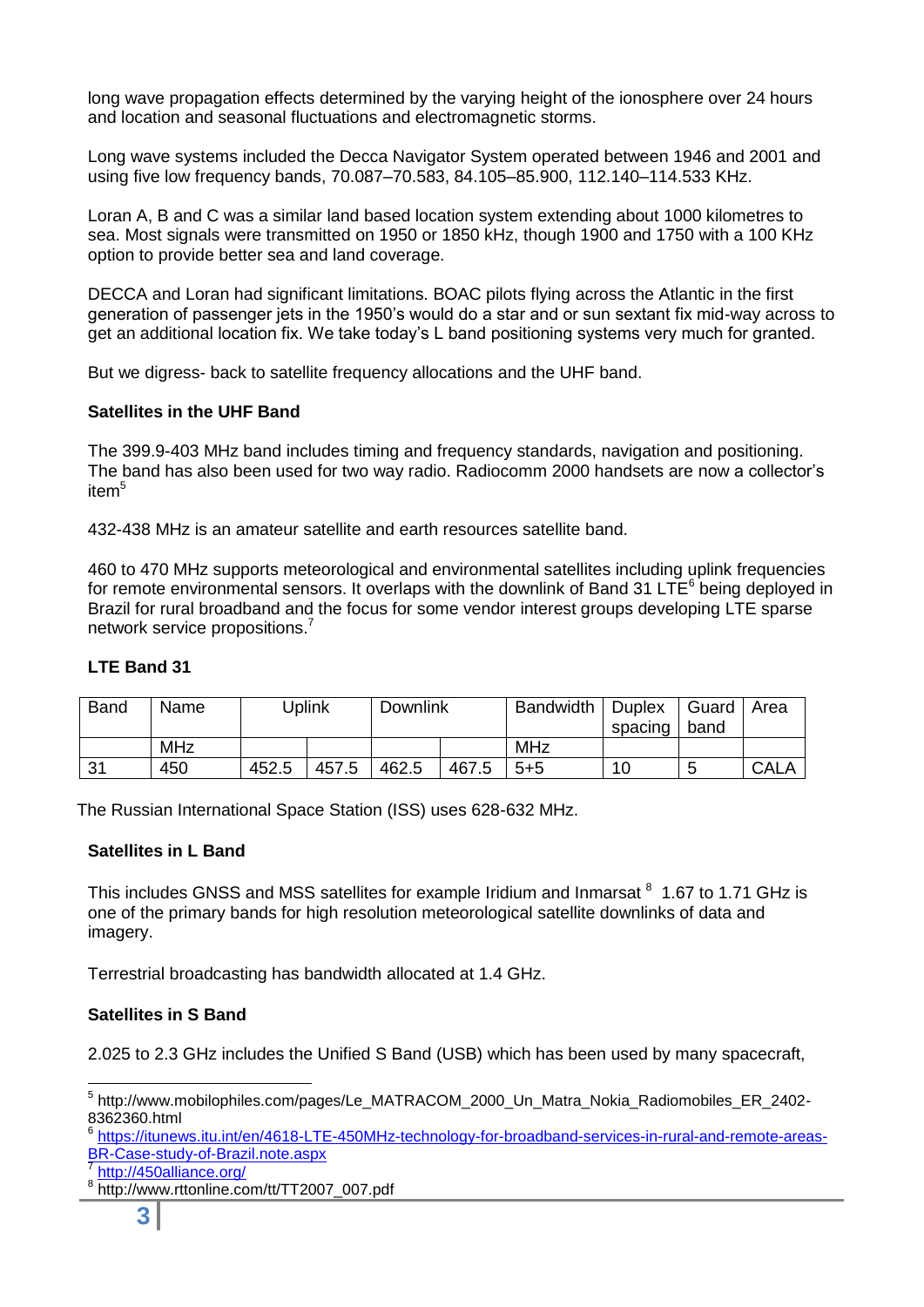notably for the Apollo Lunar missions. These provided an early (1965) example of multiplexed imaging, data and voice.

A USB antenna could transmit and receive simultaneously. Voice, telemetry and television were all received together with slow-scan television frequency modulated on the carrier. Telemetry was phase modulated on the subcarriers. The system also allowed for accurate ranging to determine the distance of the spacecraft from Earth.<sup>9</sup> Today the band is used for military space links, military the distance of the spacecraft from Earth.<sup>9</sup> Today the band is used for military space links, military meteorology and earth resource sensing.

The 2.52 to 2.67 GHz band overlaps with LTE Band 7, 2500-2570 MHz, 2620-2690 MHz and LTE TDD band 38 (2570-2620 MHz) and 41 (2496-2690). Space use is now limited to fixed point to point communication and broadcast links in parts of Asia and the Middle East.

The band is also used for a wide cross section of terrestrial radar applications.<sup>10</sup>

## **Satellites in C Band**

3.4 to 4.2 GHz is used for fixed satellite service (FSS) and TV broadcast satellite downlinks in some countries. The band overlaps LTE FDD Band 22 (3410 to 3490 and 3510-3590 MHz) and LTE TDD Bands 42 (3400-3600) and 43 (3600-3800).

The FSS and TV uplinks are at 5.9 to 6.4 GHz.

## **Satellites in X Band**

8-9 GHz is used for space research, deep space operations and environmental and military communication satellites. Satellites/spacecraft often have S and X band transceivers.

#### **S Band, C Band and X Band Coexistence with weather and aviation radar**

S Band, C Band and X band satellites have to coexist with ground and aviation weather radar systems which are implemented in all three bands. The choice of band for weather radar is determined by the size of the raindrop to be measured, the heavier the rain, the bigger the raindrop. Raindrops should correctly be described as hydrometeors.

10 centimetre wavelength (longer wavelength) S Band weather radar has good heavy rain cloud penetration and is best for long range weather radar up to 300 kilometres. 5 centimetre wavelength C band weather radar is good for rain detection up to 200 kilometres. 3 centimetre wavelength X band radar is more sensitive than C band or S band and therefore better at detecting light rain/small rain drops but is limited to a range of 50 kilometres.

#### **Weather radar bands**

| <b>Band</b> | Wavelength cm         | <b>Frequency MHz</b> | Range          | Application    |  |
|-------------|-----------------------|----------------------|----------------|----------------|--|
| S Band      | 11.7-10.33 (10        | 2700-2900            | 300 kilometres | Heavy rain     |  |
|             | cm)                   |                      |                |                |  |
| C Band      | $5.7 - 5.24$ (5 cm)   | 5250-5725            | 200 kilometres | Light rain     |  |
| X Band      | $3.22 - 3.155$ (3 cm) | 9300-9500            | 50 kilometres  | <b>Drizzle</b> |  |

<sup>&</sup>lt;sup>9</sup> https://www.hq.nasa.gov/alsj/alsj-NASA-SP-87.html

<sup>&</sup>lt;sup>10</sup> <http://www.itu.int/md/R07-WP5B-C-0389/en>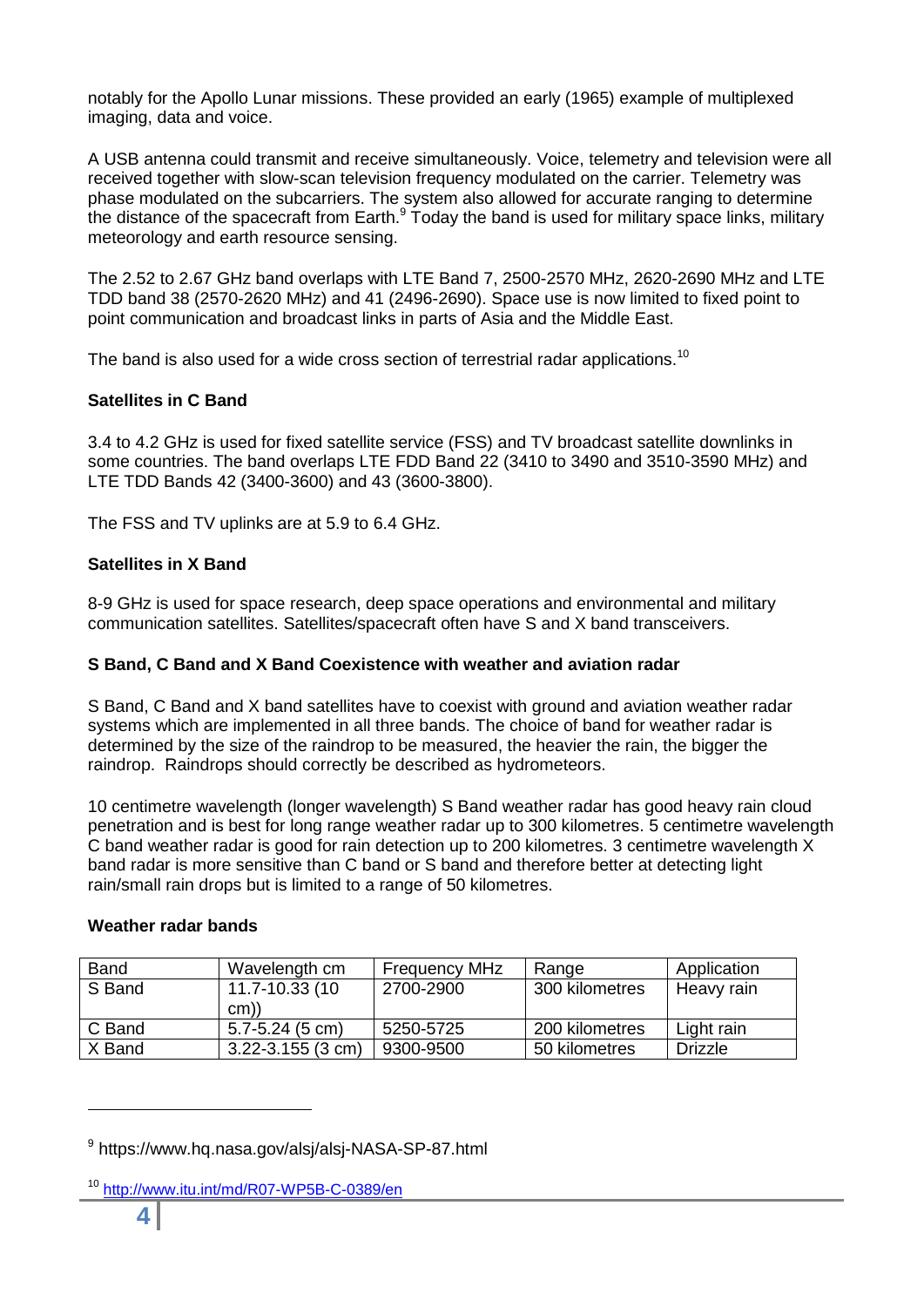New meteorological 'micro rain radar' (MRR) applications are being developed at 24 GHz. These systems are optimised for measuring hydrometeor drop size distribution. Cloud composition radar measurement systems known as 'cloud radar' are being developed at 35 GHz.<sup>11</sup>

#### **Satellites in Ku Band**

10.7 to 11.7 GHz supports fixed satellite services. 11.7 to 12.2 GHz supports domestic TV BSS (**B**roadcast **S**atellite **S**ervice) downlinks including DVB S. 14.5 to 14.8 GHz is the uplink feed for the Ku downlink. 17.3 to 18.1 GHz is an alternative BSS uplink.

## **Satellites in Ka Band**

23-27 GHz is increasing in popularity as fixed link, broadcast, environmental and space operations satellites move from lower bands to gain more bandwidth. Water vapour and rain absorption limit the usefulness of this band in the tropics. Automotive radar is also in this band.

The European Space Agency provides a more comprehensive listing of communications frequencies specific to spacecraft.<sup>12</sup>

Wavelength/frequency ranges can however be summarised in terms of the antenna footprint on the spacecraft. The choice of wavelength/frequency is largely determined by the atmospheric weather conditions between the spacecraft and terrestrial radio transceiver.

| Frequency<br>range      | Wavelength<br><b>Centimetres</b> | Link direction           | Spacecraft<br>Antenna         | Used when the<br>weather is |  |
|-------------------------|----------------------------------|--------------------------|-------------------------------|-----------------------------|--|
| $1-2$ GHz               | $30 - 15$                        | Earth to space uplinks   | wide beam low<br>gain antenna | Clear or rainy              |  |
| $1-4$ GHz               | $30 - 8$                         | Space to earth downlinks |                               | Rainy                       |  |
| 1-6.5 GHz               | $30 - 5$                         | Space to earth downlinks | wide beam low<br>gain antenna | Clear weather               |  |
| 3-5.9 GHz               | $30 - 5$                         | Space to earth downlinks | High gain<br>antenna          | Rainy weather               |  |
| 6-16 GHz                | $5 - 2$                          | Earth to space uplinks   | High gain<br>antenna          | Rainy weather               |  |
| 11.5-35.5<br><b>GHz</b> | $3 - 0.84$                       | Earth to space uplinks   | High gain<br>antenna          | Clear weather               |  |
| 26-40 GHz               | $1.1 - 0.74$                     | Space to earth downlinks | High gain<br>antenna          | Clear weather               |  |

#### **NASA Deep Space Network Bands**

The three NASA Deep Space Network Ground Stations use S, X and Ka band for tracking and data/telemetry for all NASA spacecraft outside the Earth's orbit.

| <b>Band</b> | Uplink Frequency (MHz) | Downlink Frequency (MHz) |
|-------------|------------------------|--------------------------|
|             | 2110 - 2120            | 2290 - 2300              |
|             | 7145 - 7190            | 8400 -8450               |
| Ka          | 34200 - 34700          | 31800 - 32300            |

 <sup>11</sup> [www.erodocdb.dk/Docs/doc98/official/pdf/ECCRep166.pdf](http://www.erodocdb.dk/Docs/doc98/official/pdf/ECCRep166.pdf)

<sup>&</sup>lt;sup>12</sup> ttp://www.esa.int/Our\_Activities/Telecommunications\_Integrated\_Applications/Satellite\_frequency\_bands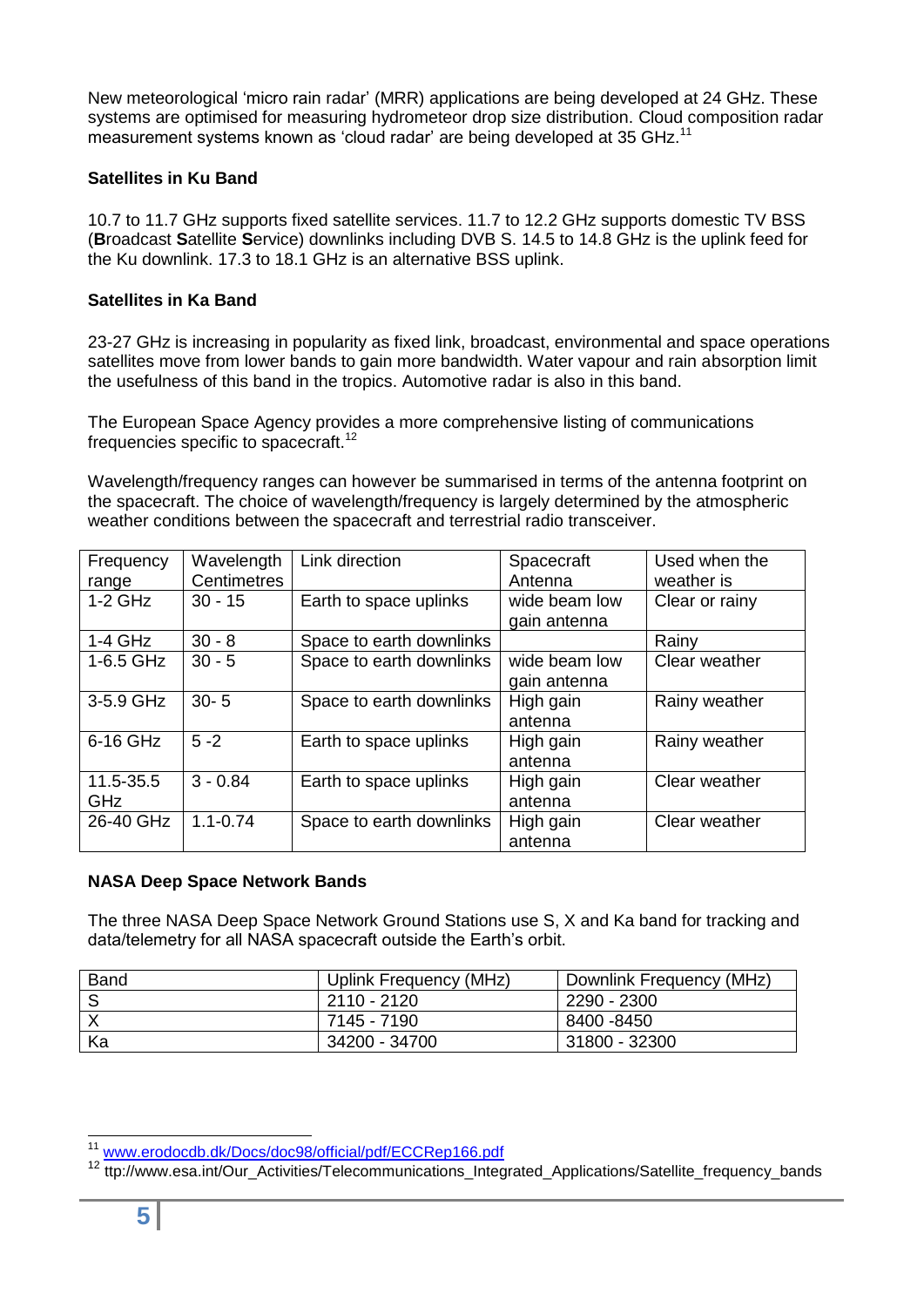NASA spacecraft in the 1960's used S band then X band in the 1990's and Ka band from 2000 onwards. Most spacecraft have dual frequency transceivers, initially S band and X band and more recently X band and Ka band.

The shorter wavelengths provide better tracking ability but require more pointing accuracy. If spacecraft become power limited due to an accident or malfunction, more ground based receivers are added to the receive array. The most famous example to date has been Apollo 13 which required the combined gain available from the 70 metre DSN antennas and Australian Parkes Observatory radio telescope.

The ITU differentiates deep space band allocations (greater than 2 million kilometres from earth) from near earth applications (less than two million kilometres from earth).

| Frequency allocations in MHz |                                   |                |                                 |                |  |  |  |  |  |
|------------------------------|-----------------------------------|----------------|---------------------------------|----------------|--|--|--|--|--|
| <b>Band</b>                  | Deep space > 2 Million kilometres |                | Near space<2 million kilometres |                |  |  |  |  |  |
|                              | <b>Uplink</b>                     | Downlink       | <b>Uplink</b>                   | Downlink       |  |  |  |  |  |
|                              | Earth to space                    | Space to earth | Earth to space                  | Space to earth |  |  |  |  |  |
| S band                       | 2110-2120                         | 2290-2300      | 2025-2110                       | 2200-2290      |  |  |  |  |  |
| X Band                       | 7145-7190                         | 8400-8450      | 7190-7235                       | 8450-8500      |  |  |  |  |  |
| K Band                       |                                   |                |                                 | 25500-27000    |  |  |  |  |  |
| Ka Band                      | 34200-34700                       | 31800-32300    |                                 |                |  |  |  |  |  |

## **Communicating with the Hubble Telescope**

Communication with objects in space is often done indirectly via another satellite. The Hubble telescope provides an example, talking to earth via the five NASA Tracking and Data Relay Satellites (TDRS) in geosynchronous orbit at 35,000 kilometres<sup>13</sup>. Hubble is orbiting the earth every 97 minutes at a height of 569 kilometres so is officially a LEO satellite.<sup>14</sup>

The first generation of TDRS relay tracking satellite was launched between 1983 and 1995, the second generation was launched between 2000 and 2002. The third generation was launched between 2013 and 2016 (scheduled). The third generation satellites have S band, Ku band and Ka band transceivers. The S band antenna array has 32 receive antenna elements and 15 transmit antennas. It might seem odd to communicate from the Hubble low earth orbit to a GSO satellite and then back to Earth but the result is a more efficient path link.

## **RF and baseband components in space**

There are two identical S band transceivers on board Hubble, one of which has failed.

Low earth orbit satellites can be repaired in space. MEO satellites, for example GPS at 20,000 kilometres and GSO satellites at 35000 kilometres are far less accessible though there are studies to make servicing these more distant platforms in space technically and commercially feasible.<sup>15</sup>

The reliability of RF systems and their supporting digital processing sub systems is therefore critically important. Part of the problem for space communications hardware is radiation damage. Digital components such as A to D and D to A converters, Digital Signal Processors and CMOS based FPGA's can be particularly vulnerable and can inconveniently and unpredictable latch up when exposed to high levels of radiation.

 <sup>13</sup> <https://www.nasa.gov/content/tracking-and-data-relay-satellite-tdrs/#.Vb9levnNE9k>

<sup>&</sup>lt;sup>14</sup> [http://hubblesite.org/the\\_telescope/nuts\\_.and.\\_bolts/spacecraft\\_systems/](http://hubblesite.org/the_telescope/nuts_.and._bolts/spacecraft_systems/)

<sup>15</sup> http://www.space.com/27128-darpa-robotic-satellite-repair-droids.html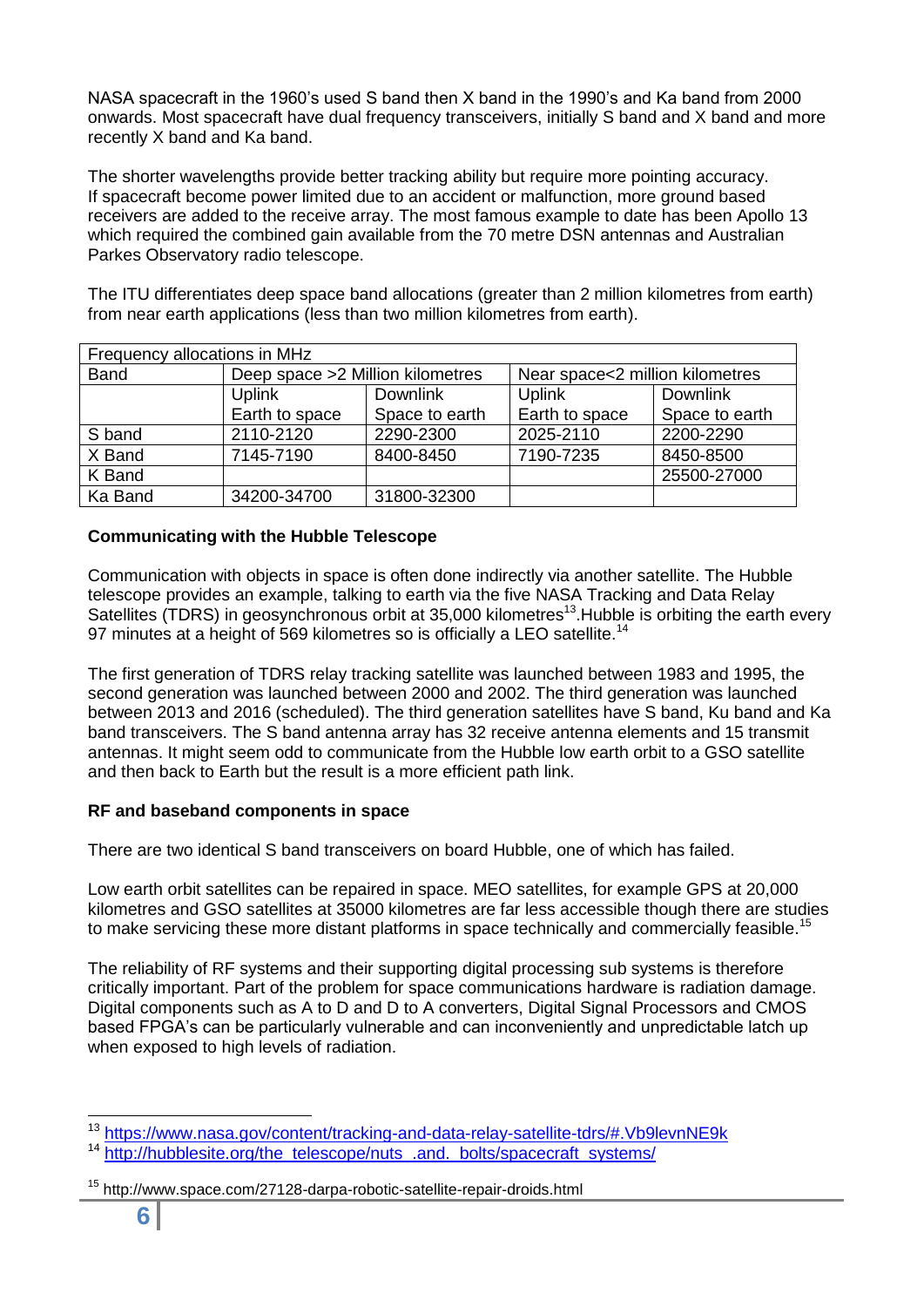It is possible though expensive to produce radiation hardened DSP and FPGA chips which are resilient to high ionising dosages, the cumulative effect of ionizing radiation on components on longer space missions described as Total Ionisation Dosage and single event effects, a random failure due to a charged particle arriving in the wrong place at the wrong time described as a Single Event Upset (SEU). The TID and SEU rates differ by orders of magnitude depending on orbit trajectory, the sun's solar cycle and shield efficiency. The TID is relatively easy to calculate. SEU by its nature is more unpredictable.

The present approach is to build in hardware redundancy and manage failure through software resets. Given that we are due for another massive electromagnetic storm (on a 150 year rather than 11 year Sun cycle<sup>16</sup>), it might be useful and potentially profitable to translate this space sector experience into terrestrial component and sub system design.

## **Space observation- the EMC spectrum – relevance to 5G technology and business modelling**

The Hubble Telescope is an instrument of wondrous capability which after a dodgy start has produced astonishing images of the known and previously unknown Universe.<sup>17</sup> It is astonishing to realize that Hubble is now 25 years old and being replaced by a more capable optical telescope, the James Webb Telescope named after the Apollo mission administrator and scheduled for launch in 2018 $^{18}$ .

Unlike Hubble in a low earth orbit, it will do this from a million miles from Earth from Lagrange Point 2 (see our August Technology Topics on the significance of the Planck measurements from Lagrange Point 1). The orbit has the advantage that the telescope is not rushing around the earth but hanging at a stable point in space. The disadvantage is that there is no repair option if something doesn't work after launch or fails in space.

In addition to optical observations from the 6.5 metre mirror almost three times the size of the Hubble mirror, the James Webb telescope will be looking at the Universe at infra-red frequencies. The infrared measurements will provide the basis for studying the universe from 200 million years after it was born (13.7 billion years ago) when the first stars and galaxies were beginning to coalesce. It will also study the planets around other stars and the planets in our host solar system.

This is part of a trend to extend space based optical telescopes either side of the visible wavelength bands including measurements below infra-red in the Terahertz band between 300 GHz and 3 THz, 0.999 millimetres to .099 millimetre wavelength, also described as the sub millimetre band.

Anything in the Universe warmer than 10 degrees kelvin (-263 degrees Celsius) emits terahertz radiation. Our bodies emit Terahertz radiation and Terahertz imaging systems are used for airport security.

Sub millimetre observations are also done from Mountain based observatories on earth including the Caltech Observatory in Hawaii,<sup>19</sup> the Atacama Observatory in the Atacama Desert in Chile (at 5000 metres)<sup>20</sup> and the Heinrich Hertz Telescope in Arizona.<sup>21</sup>

On the other side of visible light an increasing number of measurements are being made from earth orbiting space based telescopes and deep space missions at x ray and gamma ray (also known as y ray) wavelengths.

 <sup>16</sup> http://science.nasa.gov/science-news/science-at-nasa/2008/06may\_carringtonflare/

<sup>17</sup> http://news.nationalgeographic.com/2015/04/150423-hubble-anniversary-webb-telescope-space/

<sup>18</sup> http://www.jwst.nasa.gov/

<sup>19</sup> http://cso.caltech.edu/

<sup>20</sup> http://www.almaobservatory.org/

<sup>21</sup> http://aro.as.arizona.edu/smt\_docs/smt\_telescope\_specs.htm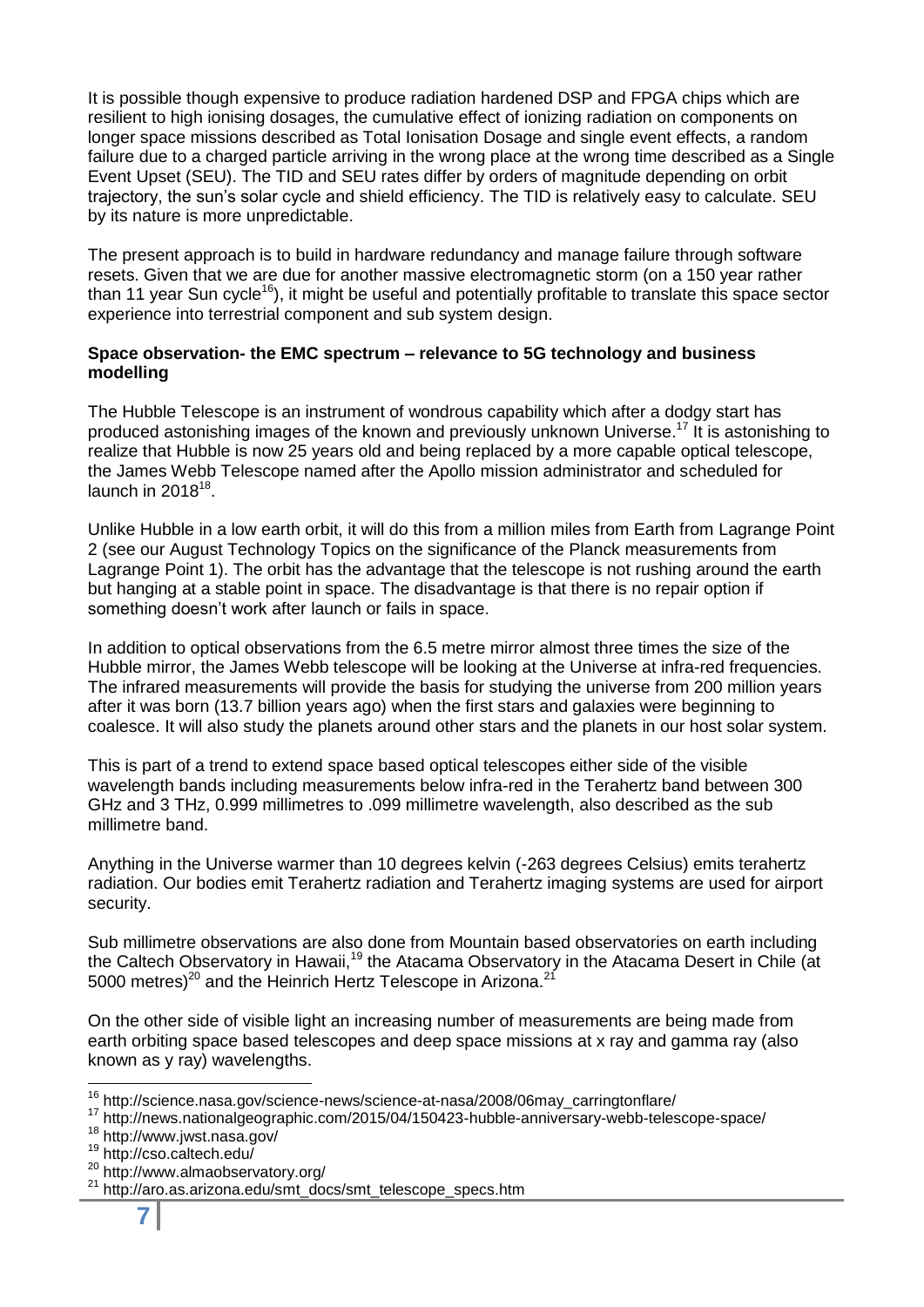## The table summarizes this 'EMC spectrum of interest'

|                                                        | Wavelength<br>λ |  | 100 μm          |  | 750 nm         |  | 350 nm      |  | 1 nm    | 30 pm               | $\mu$ - micro<br>n - nano<br>p - pico |
|--------------------------------------------------------|-----------------|--|-----------------|--|----------------|--|-------------|--|---------|---------------------|---------------------------------------|
|                                                        | <b>RADIO</b>    |  | <b>INFRARED</b> |  | <b>VISIBLE</b> |  | ULTRAVIOLET |  | X-RAYS  |                     | $y-RAYS$                              |
|                                                        |                 |  | $3$ THz         |  | 400 THz        |  | 900 THz     |  | 300 PHz | 10EHz               | T - teral                             |
| Frequency<br>DIVISIONS OF THE ELECTROMAGNETIC SPECTRUM |                 |  |                 |  |                |  |             |  |         | P - peta<br>E - exa |                                       |

This is not absolute. Radio could be defined for example from 30 KHz (a wavelength of 10 kilometres) to 3 THz (a wavelength of 100 micrometres) but longer wavelength measurements may also be important. Gravitational waves may have frequencies measured in days, months or millions of years and we still need to understand magnetic fields in more detail.

To put the EMC spectrum into perspective, gamma rays/y rays at <0.01 nanometres are about the size of an atomic nucleus and are the result of nuclear reactions. They are emitted from pulsars, quasars and black holes (see August and September Technology topics).

X rays from 0.01 to 10 nanometres are about the size of an atom and are generated from exploding stars and quasars where temperatures are between a million and ten million degrees. India has just launched an  $X$  ray space telescope.<sup>22</sup>

Ultra violet radiation has wavelengths from 10 to 310 nanometres, about the size of a virus. Young energetic stars produce large amounts of ultra violet light.

Visible light from 400 to 700 nanometres has a wavelength equivalent to a molecule or protozoan (a single celled microscopic animal). Conveniently our sun radiates most of its energy in the visible range.

Infrared wavelengths from 710 nanometres to 0.1 millimetres (400 THz to 3 THz) are equivalent to the width of a pin point through to the size of a small seed plant. At 37 degrees Celsius our bodies emit infra-red energy with a peak intensity at 900 nanometres – that's how all those infra-red presence detectors work.

The infrared band could also loosely be described as the sub micrometre band. 750 nanometres is 0.75 micrometres, 0.1 millimetres is 3 THz. The micrometre also known as the micron is used to scale biological cells and bacteria and silicon chips.

Then we have the top end of the radio band also described as the sub millimetre band. The band from 300 GHZ to 3 THz is also described as Terahertz radio (See airport security above).

Then radio as we know it at wavelengths of one millimetre (300 GHz) to several kilometres (30 KHZ=10 kilometres).

Radio waves therefore have the longest wavelengths and hence lowest energy and are therefore associated with the lowest temperatures. As discussed in the two previous Technology Topics, radio waves come from all parts of the Universe including background radiation, the inter stellar clouds and the cool remains of supernova explosions, red shifted from visible to RF wavelengths.

Space observation therefore spans the whole EMC spectrum.

 $\overline{a}$ 

<sup>&</sup>lt;sup>22</sup> http://www.ibtimes.co.uk/india-successfully-launches-astrosat-its-first-hubble-like-space-telescope-1521508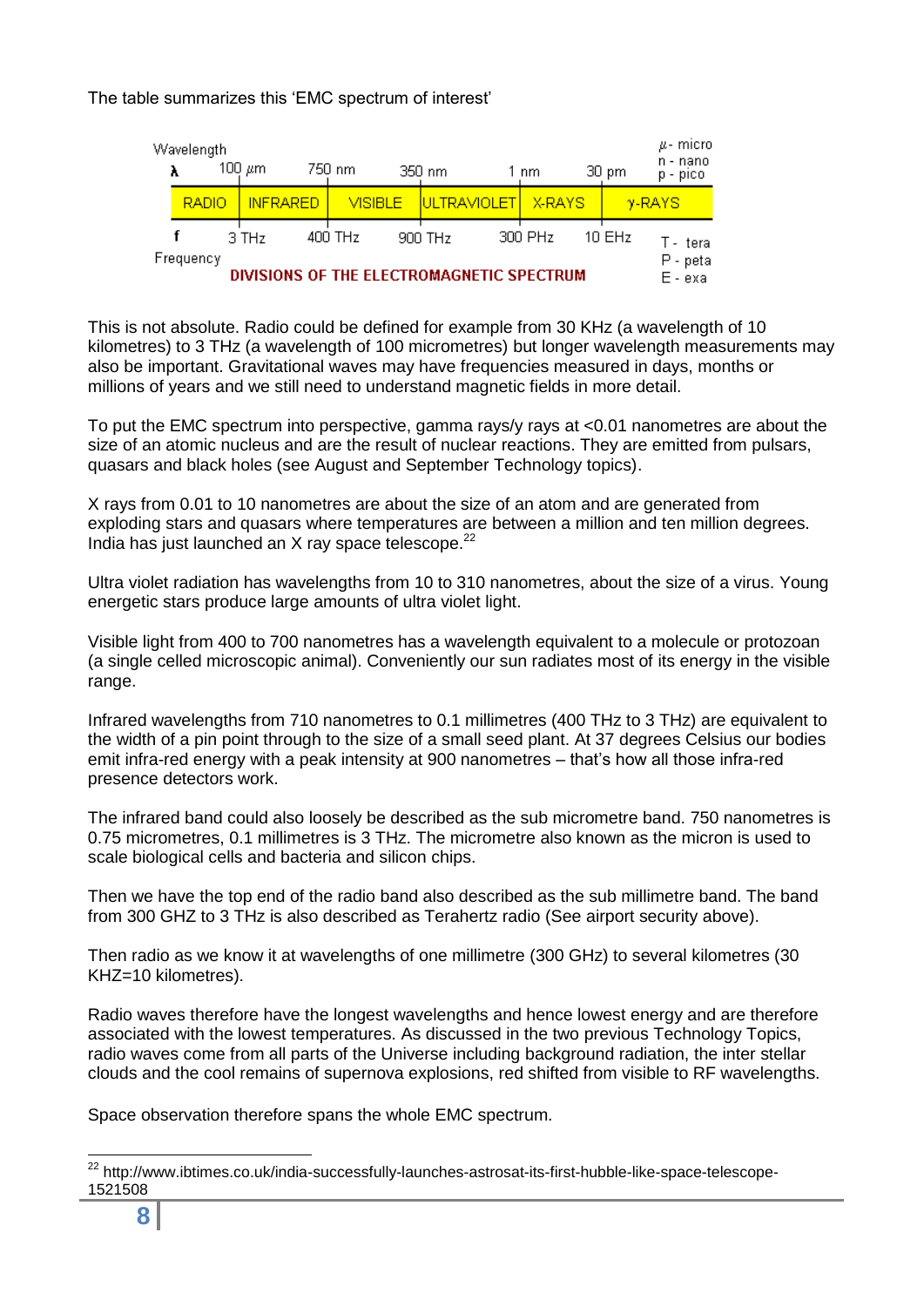## **EMC spectrum measurements and smart phones**

On earth we are protected from ionising radiation including x ray and gamma ray radiation by the magnetosphere. The atmosphere protects us at least partially from ultra violet radiation. However as with space observation, there are many opportunities to observe and measure the physical world around us.

Contemporary smart phones<sup>23</sup> have CMOS imaging sensors that can capture 40 megapixel optical images. Ultra violet exposure measurement is also proposed as a standard feature in higher end devices and is already supported as an iPhone application.<sup>24</sup>

Low cost CMOS sensor chips are also becoming available<sup>25</sup> that can detect the presence and levels of particular gases in the air that we breath. This is done by constructing a micro hot plate on the chip that can be heated at anything up to 1000 degrees Celsius in 25 milliseconds. This can be used as a source of infra-red light. Alternatively gases become highly reactive at specific temperatures, the heat equivalent of spectral lines.

Metal oxide sensing of carbon dioxide for example is reactive at 260 degrees Celsius, ethanol at 260 degree and volatile organic compounds at 300 degrees. This opens up applications such as carbon monoxide sensing from smart phones, indoor and outdoor air quality measurements correlated to GPS positioning and bio sensing applications based on breath analysis. Breath analysis includes alcohol detection and acetone detection, an indicator of fat breakdown in the body, potential enablers for next generation wearable fitness devices.

#### **Summary – the sensor web**

Space observation is moving towards measuring the Universe across the whole of the EMC spectrum with measurements correlated from multiple measurement platforms including deep space exploration spacecraft, earth orbiting satellites and earth based radio and optical telescopes.

In space these multiple platforms are being connected by multiple radio links deployed across multiple paths including LEO to MEO to GSO to earth relays and repeaters using multiple radios operating across the metre, centimetre and millimetre bands.

This is sometimes described as the sensor web in space.

The sensor web on earth includes space facing optical and radio telescopes. It also potentially includes a new generation of 5G devices equipped with chemical sensors that can be used in a broad range of body worn health monitoring or remotely installed environmental monitoring.

There is considerable innovation taking place in space spaced observation and space communication. Much of that innovation has relevance to 5G network and user device development.

At network level the space sector industry has experience and expertise integrating observation and communications systems across L band, S band, C Band, X band, KU and Ka band. This is relevant to mobile broadband operators and vendors looking to develop radio systems that span metre band, centimetre band and millimetre band spectrum.

 <sup>23</sup> http://www.microsoft.com/en-gb/mobile/phone/lumia1020/

<sup>&</sup>lt;sup>24</sup> https://itunes.apple.com/us/app/uvmeter-check-your-uv-index/id662827178?mt=8

<sup>25</sup> http://www.ccmoss.com/